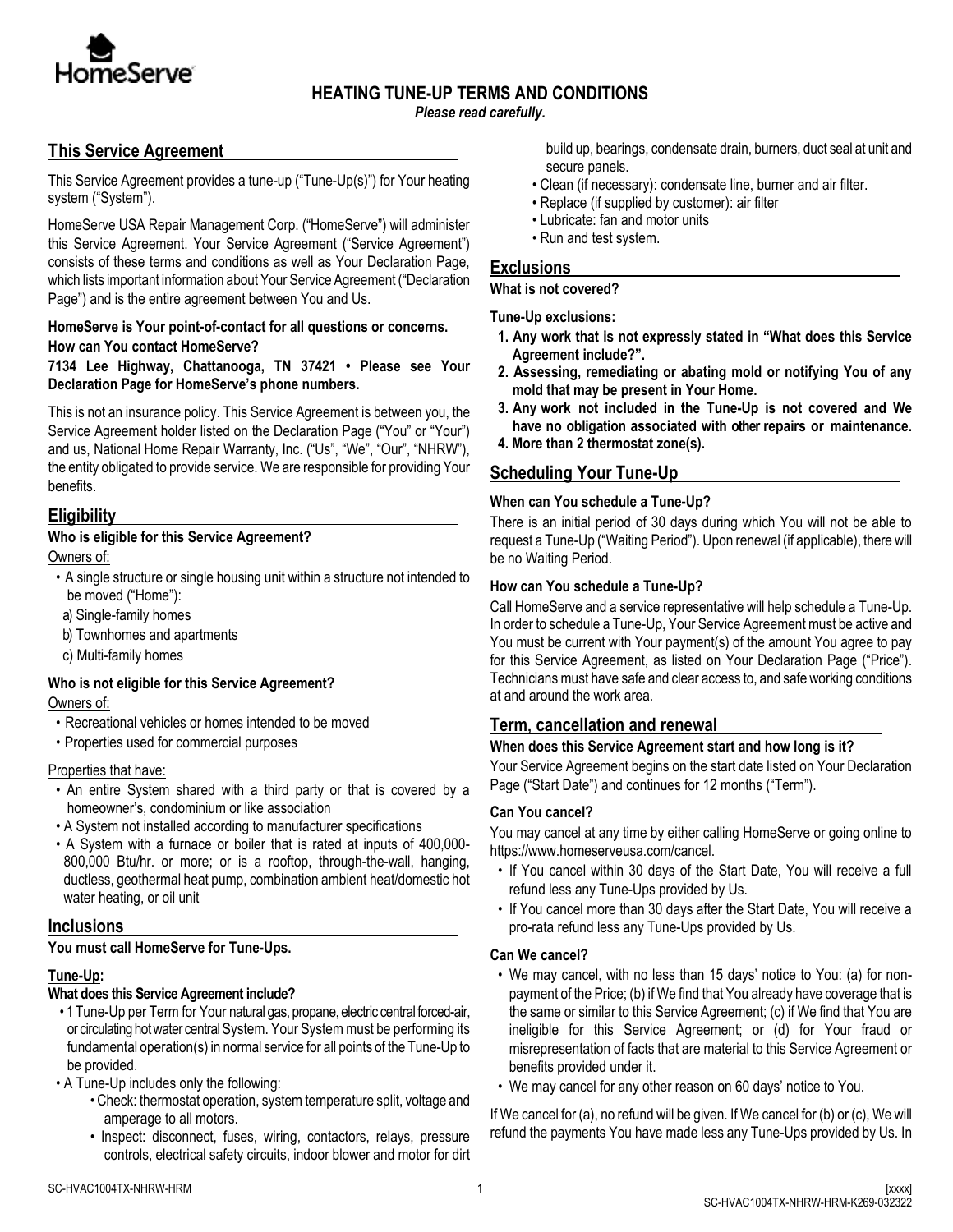all other cases You will get a pro-rata refund less any Tune-Ups provided by Us.

You will be notified in writing prior to cancellation. The notice will tell You when Your Service Agreement will be cancelled and why it has been cancelled. The notice period begins when We send the notice to You.

### **Will this Service Agreement automatically renew?**

**Unless You tell Us otherwise, Your Service Agreement will automatically renew at the end of every Term for another 12 months at the then-current renewal price.** We may change the price at renewal. We reserve the right to not offer this Service Agreement upon renewal.

## **Other terms**

**How can You contact NHRW?**

59 Maiden Lane, 43rd Floor, New York, NY 10038 • 1-877-382-7818

### **Receiving documents electronically**

If You consent to electronic delivery, You can receive Your Service Agreement and all related documents to the email address listed on Your Declaration Page ("Email Address"). To update Your Email Address, or discontinue electronic delivery of Your documents You can call HomeServe or update Your preferences in Your website profile at www.homeserveusa.com.

### **Privacy policy**

HomeServe is serious about the private nature of Your personal data. Please read their Privacy Policy, a link to which can be found at the bottom of every page at www.homeserveusa.com, carefully to fully understand how they collect, share, and protect personal data about You. You can also call HomeServe to request a copy.

### **Assignment/Amendment**

We may assign this Service Agreement, in whole or in part, at any time without prior notice to You. We may change this Service Agreement (including the Price) and delegate any of Our obligations at Our sole discretion and without Your consent provided We give You 30 days' prior written notice of the changes. The changes will become effective 30 days after We send You the notice. You may not change this Service Agreement or delegate any of Your obligations.

## **Transfer**

You may not transfer this Service Agreement.

## **General**

Should any of these terms and conditions conflict with the laws of Your state they shall be deemed amended so as to comply with those laws. Should certain terms or conditions be held to be invalid or unenforceable, the remainder of these terms and conditions shall remain valid.

## **Responsibility for benefits owed to You**

Our obligations under this Service Agreement are insured under a service contract reimbursement insurance policy. If We fail to pay or to deliver service on a claim within 60 days after proof of loss has been filed, or in the event You cancel and We fail to issue any applicable refund within 60 days after cancellation, You are entitled to make a claim against the insurer, Wesco Insurance Company at 59 Maiden Lane, 43rd Floor, New York, NY 10038, 1-866-505-4048.

#### **Limits of liability**

**To the fullest extent permitted by applicable law, (1) You agree that We and HomeServe, and both of our respective parents, successors, affiliates, approved technicians and Our and their officers, directors, employees, affiliates, agents, contractors or similar parties acting on**  **behalf of either Us or HomeServe shall not be liable to You or anyone else for: (a) any actual losses or direct damages that exceed the Price, relating to any repairs performed by Us, HomeServe or on behalf of either Us or HomeServe or services provided hereunder giving rise to such loss or damage; or (b) any amount of any form of indirect, special, punitive, incidental or consequential losses or damages, damages based on anticipated or lost profits, wages, or revenue, or damages based on diminution in value or a multiple of earnings, including those caused by any fault, failure, delay or defect in providing any repairs performed by Us, HomeServe or on behalf of either Us or HomeServe or services provided under this Service Agreement, regardless of whether such damages were foreseeable and whether or not We or HomeServe or anyone acting on behalf of either Us or HomeServe have been advised of the possibility of such damages (the damages listed in clauses (a) and (b), collectively the "Excluded Damages"); and (2) these limitations and waivers shall apply to all claims and all liabilities and shall survive the cancellation or expiration of this Service Agreement. You may have other rights that vary from state to state**.

**Arbitration: YOU, NHRW AND HOMESERVE ALL AGREE TO RESOLVE DISPUTES BY BINDING ARBITRATION as follows:** 

- A. **ANY DISPUTE THAT ARISES OUT OF OR RELATES TO THIS SERVICE AGREEMENT OR FROM ANY OTHER AGREEMENT BETWEEN US, OR SERVICES OR BENEFITS YOU RECEIVE OR CLAIM TO BE OWED FROM NHRW OR HOMESERVE, WILL BE RESOLVED BY ARBITRATION ON AN INDIVIDUAL BASIS.** This arbitration agreement applies to disputes no matter when they arose, including claims that arose before You and We entered into this Service Agreement. This arbitration agreement also applies to disputes involving the officers, directors, managers, employees, agents, affiliates, insurers, technicians, successors or assigns of NHRW or HomeServe. In addition, this arbitration agreement covers any claims or causes of action against NHRW or HomeServe that You may assign or subrogate to an insurer. The American Arbitration Association ("AAA") will administer the arbitration under its Consumer Arbitration Rules. The Federal Arbitration Act applies. Unless You and We agree otherwise, any arbitration hearings will take place in the county where Your Home is located.
- B. Any party bringing a claim may choose to bring an individual action in small claims court instead of arbitration, so long as the claim is pursued on an individual rather than a class-wide basis.
- C. **THIS ARBITRATION AGREEMENT DOES NOT PERMIT CLASS ACTIONS AND CLASS ARBITRATIONS.** By entering into this Service Agreement, all parties are waiving their respective rights to a trial by jury or to participate in a class or representative action. **THE PARTIES AGREE THAT EACH MAY BRING CLAIMS AGAINST THE OTHER ONLY IN ITS INDIVIDUAL CAPACITY, AND NOT AS A PLAINTIFF OR CLASS MEMBER IN ANY PURPORTED CLASS, REPRESENTATIVE, OR PRIVATE ATTORNEY GENERAL PROCEEDING.** You may bring a claim only on Your own behalf and cannot seek relief that would affect other parties.
- D. HomeServe will pay any filing fee, administration, service or case management fee, and arbitrator fee that the AAA charges You for arbitration of the dispute.
- E. **BY AGREEING TO ARBITRATION, YOU ARE WAITING YOUR RIGHT TO PROCEED IN COURT.**
- F. **IF FOR ANY REASON A CLAIM OR DISPUTE PROCEEDS IN COURT RATHER THAN THROUGH ARBITRATION, YOU, NHRW AND HOMESERVE UNCONDITIONALLY WAIVE ANY RIGHT TO TRIAL BY JURY.** This jury trial waiver also applies to claims asserted against any of the officers, directors, managers, employees, agents, affiliates, insurers,